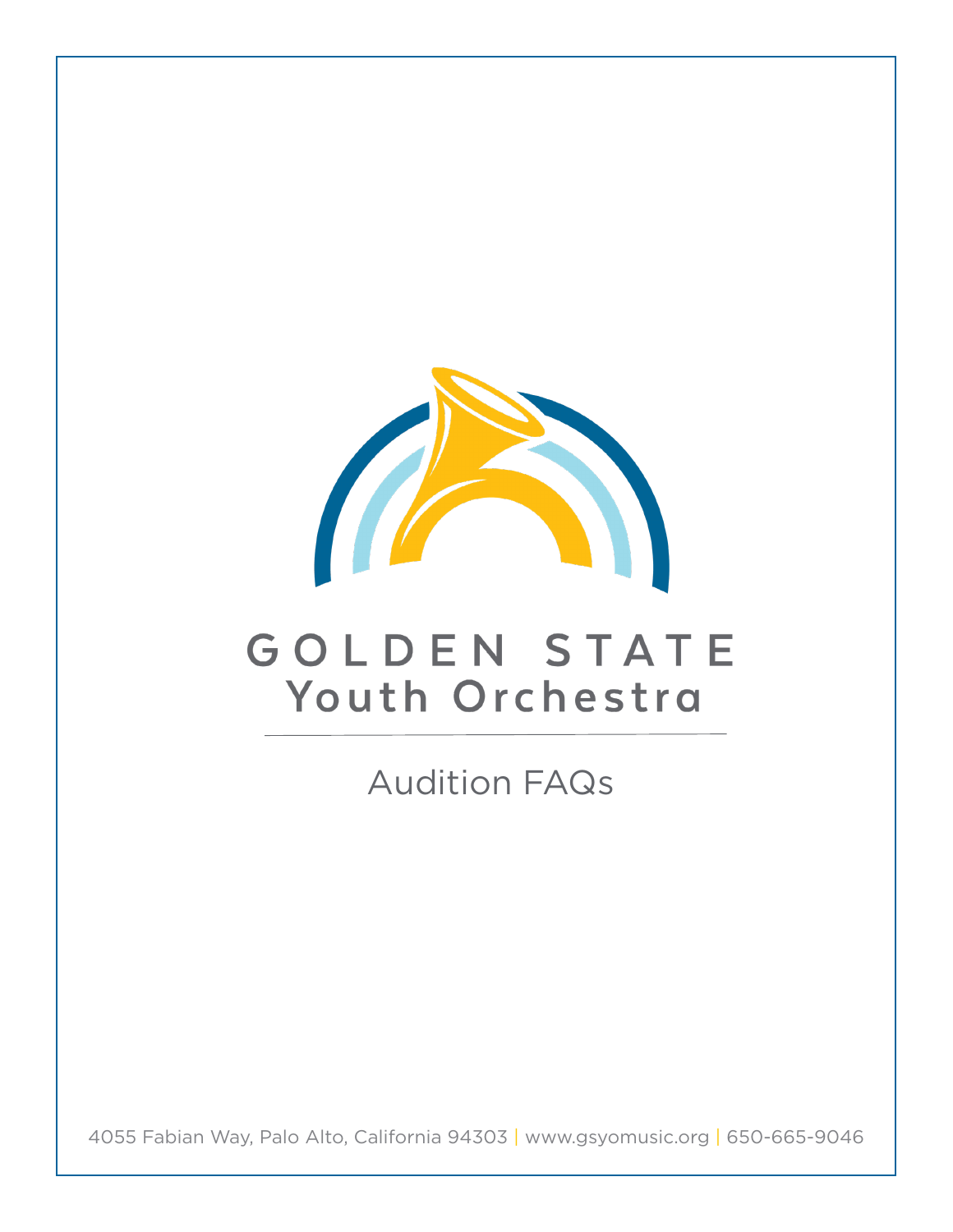

# ABOUT THE APPLICATION

#### **Am I eligble to audition?**

Musicians aged 6 to 18 are invited to make an audition appointment with GSYO. Individual audition appointments are made year-round, based upon openings in the program. Candidates must study with a private teacher, and have had at least one year of lessons to be considered for placement.

#### **Is there an audition fee?**

Yes. GSYO requires a non-refundable audition fee of \$25.00, which must accompany the application.

### **How do I choose which orchestra to audition for?**

Review the audition requirements for each ensemble to determine which group you think you may be qualified for.

## **What if I choose the wrong orchestra when I fill out the application? Will I still receive placement?**

You will be considered for all GSYO ensembles regardless of the orchestra selected on the application. You should be as accurate as possible when selecting an orchestra to audition for as it helps us send you to the correct faculty member.

# **If I only which to participate in Summer Conservatory, do I still have to audition?**

Yes. Current GSYO members must audition for seating placement, and new auditionees must audition for correct class placement and seating assignments.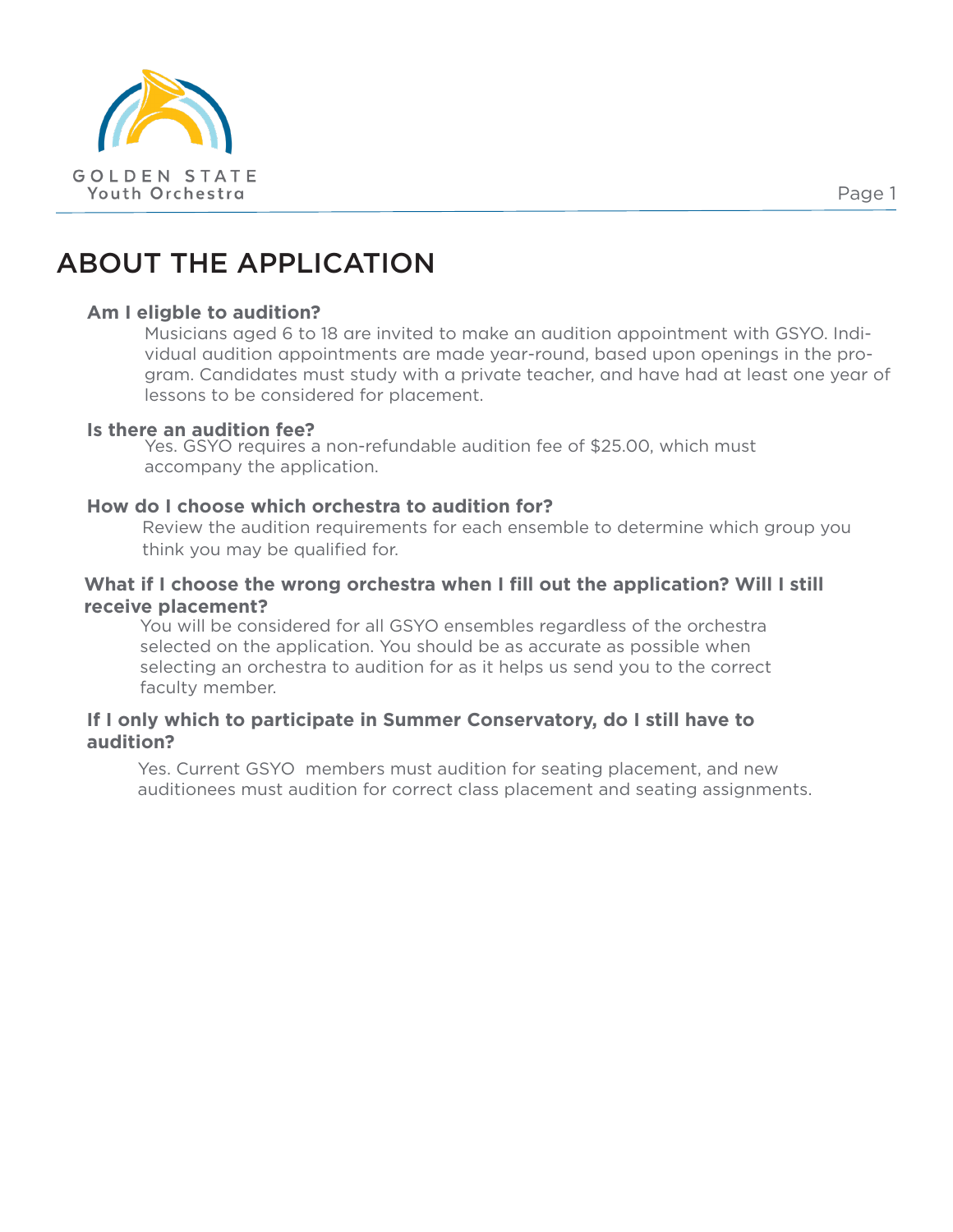

# AUDITION DAY LOGISTICS

#### **What should I wear for the audition?**

There is no formal dress code for the audition. Musicians are welcome to wear whatever they feel comfortable in.

#### **When should I arrive for my audition?**

Plan to arrive at least 15 minutes before your audition time. Look out for any possible traffic or weather delays.

#### **Is parking available for auditions?**

Yes. There is a small parking lot and ample street parking at the GSYO Office. GSYO rehearsal locations have large parking lots.

### **What should I bring with me to the audition?**

Bring your instrument, music, and a stand for warm-up. Cellists should bring a cello stop or strap. Wind players and string players should carry any necessary accessories (reeds, extra strings, rosin, etc). Percussionists are expected to bring their own sticks/mallets. You do not need to bring extra copies of your music for the audition panel, nor will you need a stand for the audition as there will be one in the room.

### **Are there warm-up rooms once I arrive at the audition site?**

Yes. At the GSYO Office, there is one communal warm-up room. At the rehearsal locations, there is usually a small space available for warm-up.

#### **How long is the audition?**

An average audition is 5-10 minutes long, though younger players may audition for a shorter time at the discretion of the audition panel. During your audition, you may be stopped by the panel and asked to go to another solo or excerpt. This is common and does not reflect upon your performance.

### **What if I cannot make my audition appointment?**

Due to the high demand for auditions, we kindly request that you do not attempt to reschedule your appointment unless there is a true emergency or illness. If for some reason you absolutely cannot change your schedule to accommodate the appointment time, you must notify the office immediately. We cannot guarantee that we will have an alternate time available, but we will do our best to assist you.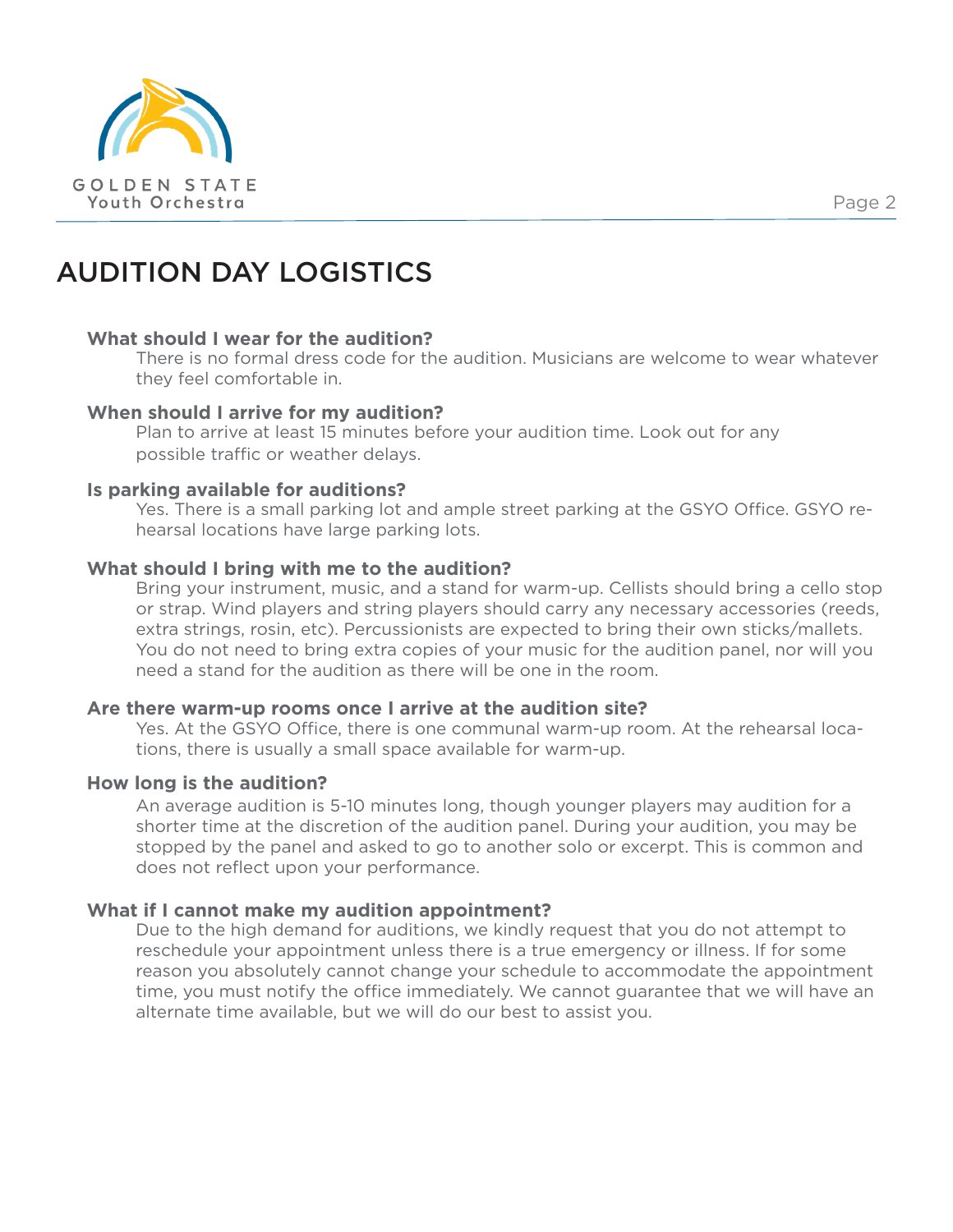

# AUDITION PREPATATION

# **What are the audition requirements?**

At the very minimum, students auditioning for the first time will need to prepare a solo and/or etude of their choice, scales, and arpeggios (arpeggios for strings only). There will also be sight-reading. For more details for each group visit the requirements page.

### **Is there a specific audition piece I should prepare?**

Current members of the Chamber Players Orchestra and Camerata Orchestra (strings only) will receive specific audition music for the Spring promotion auditions. All first-time auditionees, and members of the Galbraith Honor Strings, El Camino Wind Orchestra, Sinfonietta Orchestra, and Symphony Violin IIs who wish to audition for promotion, must prepare their own solo piece under the advisement of a private instructor. Please see the requirements page for more information.

# **Should I memorize the music for the audition?**

If you would like to memorize your solos, you are more than welcome to do so. Memorization of music is not required. Wind and brass players should memorize their scales.

### **When are the auditions held?**

Auditions for the current season are held year-round, based on openings in the program. Open auditions for next season will be held in March and early April. Please plan accordingly.

### **Where are the auditions held?**

All auditions are held in Palo Alto. Most auditions are held at the GSYO Administrative Office at 4055 Fabian Way in Palo Alto. Occasionally, auditions will be conducted at one of the GSYO rehearsal locations..

### **Who will listen to my audition?**

String players are heard by GSYO Conductors and string faculty when appropriate. Woodwind players are heard by Director of Winds Debra Gardner and GSYO wind coaches. Brass players are heard by Senior Brass Coach Dr. Richard Roper and GSYO brass coaches. Percussion players are heard by Percussion Coach Dr. Kumiko Ito.

### **Can I observe a GSYO rehearsal prior to auditioning?**

Yes! GSYO hosts Open House dates for each ensemble in February or March. Please check the How to Join page for more info.

# **What will the judges be listening for?**

The faculty will be listening for overall music impression, clarity of intonation, preciseness of rhythm, and scale & arpeggio preparation (arpeggios for strings only). Musicians should pay special attention to tone and articulations.